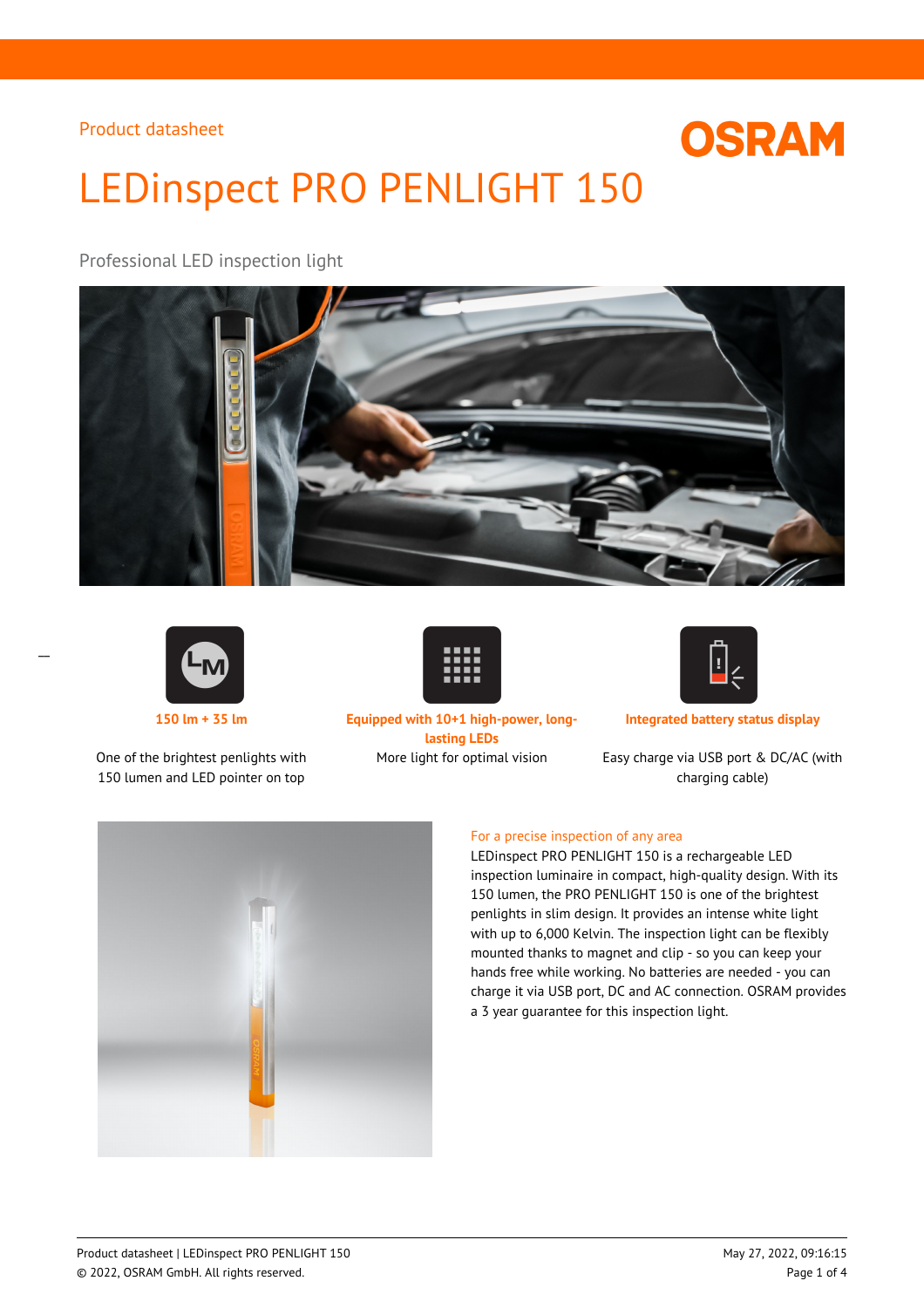#### Technical data

#### **Product information**

| Order reference                             | LEDIL105                                |  |
|---------------------------------------------|-----------------------------------------|--|
| Application (Category and Product specific) | LED inspection lights for professionals |  |

#### **Electrical data**

| Nominal wattage | 0.50W |
|-----------------|-------|
| Nominal voltage | NaN V |

#### **Photometrical data**

| <b>Luminous flux</b> | 150 lm |
|----------------------|--------|
| Light color LED      | White  |

# **Dimensions & weight**



| <b>Product weight</b> | 138.00 g  |
|-----------------------|-----------|
| Length                | 177.0 mm  |
| Width                 | $23.0$ mm |
| <b>Height</b>         | 14000 mm  |

#### **Colors & materials**

| <b>Base color</b> | $\sim$<br>silver |
|-------------------|------------------|
|-------------------|------------------|

#### **Lifespan**

**3** years

#### **Additional product data**

| <b>Type of Battery</b>       | Rechargeable |
|------------------------------|--------------|
| Number of included batteries | n.a.         |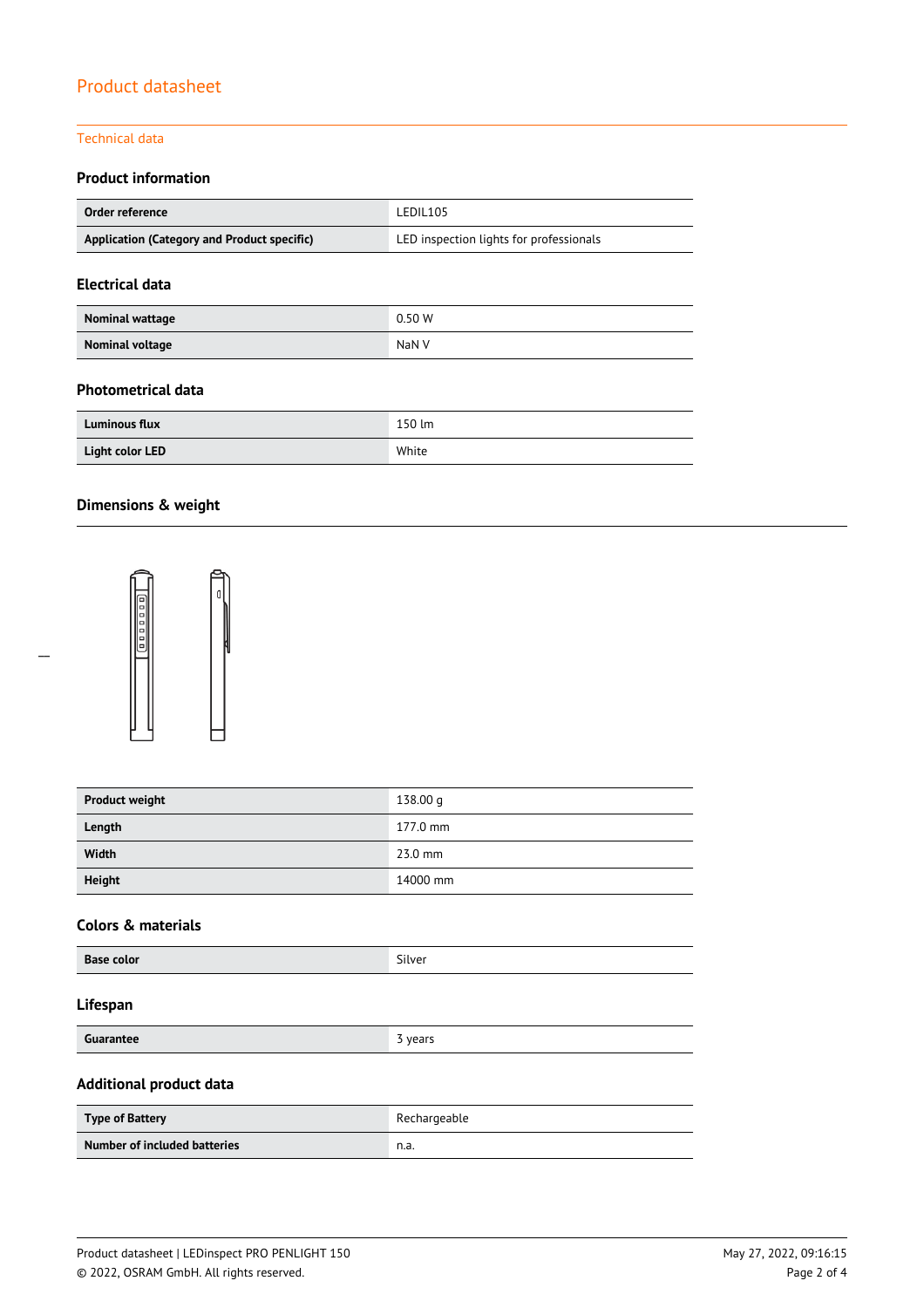| Scope of battery                                                      | Yes                                                                                                   |
|-----------------------------------------------------------------------|-------------------------------------------------------------------------------------------------------|
| <b>Battery</b>                                                        | Li-ion Polymer Battery Model                                                                          |
| <b>Capabilities</b>                                                   |                                                                                                       |
| <b>Technology</b>                                                     | LED                                                                                                   |
| Certificates & standards                                              |                                                                                                       |
| <b>Standards</b>                                                      | <b>CE</b>                                                                                             |
| Type of protection                                                    | <b>IP20</b>                                                                                           |
| <b>Country specific categorizations</b>                               |                                                                                                       |
| <b>Order reference</b>                                                | LEDIL105                                                                                              |
| Logistical data                                                       |                                                                                                       |
| PCHL Watt hour per battery [MPRD]                                     | 2.96                                                                                                  |
| <b>Environmental information</b>                                      |                                                                                                       |
| Information according Art. 33 of EU Regulation (EC) 1907/2006 (REACh) |                                                                                                       |
| <b>Date of Declaration</b>                                            | 29-12-2021                                                                                            |
| <b>Primary Article Identifier</b>                                     | 4052899963825                                                                                         |
| <b>Candidate List Substance 1</b>                                     | Lead                                                                                                  |
| CAS No. of substance 1                                                | 7439-92-1                                                                                             |
| <b>Safe Use Instruction</b>                                           | The identification of the Candidate List substance is<br>sufficient to allow safe use of the article. |

**Declaration No. in SCIP database** 988e2ed3-7a77-4a9d-9318-2771c1958da8

#### Equipment / Accessories

\_ Charging cable included

#### Logistical Data

| <b>Product code</b> | <b>Product description</b>     | Packaging unit<br>(Pieces/Unit) | <b>Dimensions (length</b><br>x width x height) | <b>Volume</b>          | <b>Gross weight</b> |
|---------------------|--------------------------------|---------------------------------|------------------------------------------------|------------------------|---------------------|
| 4052899963825       | LEDinspect PRO<br>PENLIGHT 150 | Folding carton box              | 74 mm x 64 mm x<br>$217 \text{ mm}$            | $1.03$ dm <sup>3</sup> | 207.00 g            |
| 4052899963832       | LEDinspect PRO<br>PENLIGHT 150 | Shipping carton box<br>4        | $227$ mm $\times$ 158 mm $\times$<br>143 mm    | 5.13 dm <sup>3</sup>   | 928.00 $q$          |

The mentioned product code describes the smallest quantity unit which can be ordered. One shipping unit can contain one or more single products. When placing an order, for the quantity please enter single or multiples of a shipping unit.

 $\overline{a}$